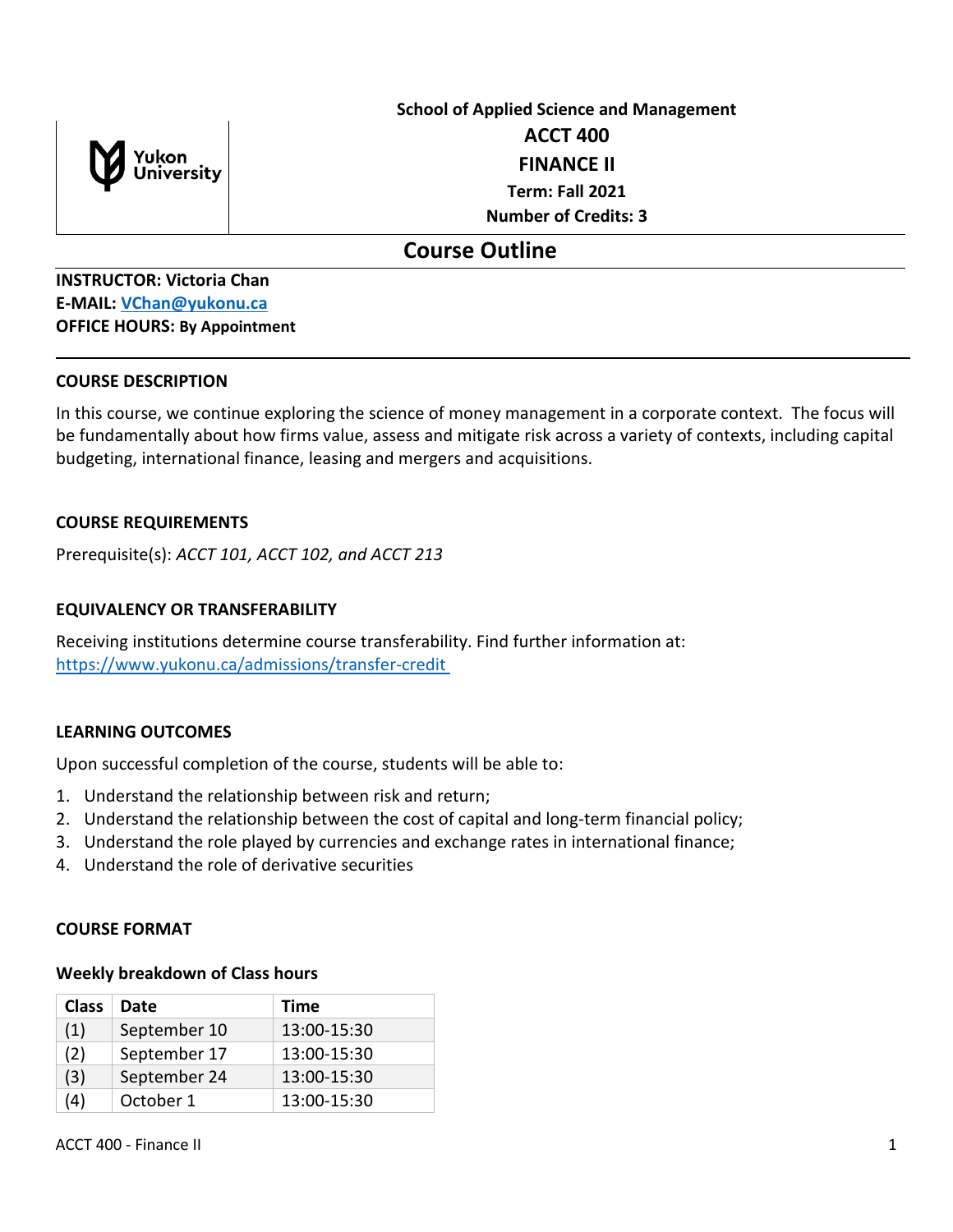| (5)  | October 8   | 13:00-15:30 |  |
|------|-------------|-------------|--|
| (6)  | October 15  | 13:00-15:30 |  |
| (7)  | October 22  | 13:00-15:30 |  |
| (8)  | October 29  | 13:00-15:30 |  |
| (9)  | November 5  | 13:00-15:30 |  |
| (10) | November 12 | 13:00-15:30 |  |
| (11) | November 19 | 13:00-15:30 |  |
| (12) | November 26 | 13:00-15:30 |  |
| (13) | December 3  | 13:00-15:30 |  |
| (14) | December 10 | 13:00-16:00 |  |

#### **Delivery format**

ACCT 400 is a fully online course; therefore, students must have access to computer and internet connection, and be able to navigate word-processing, email, spreadsheet, web-conferencing software.

The scheduled Zoom meeting link is: [https://yukonu-ca.zoom.us/j/85285527559.](https://yukonu-ca.zoom.us/j/85285527559) This link is for the recurring 14 classes.

Meeting ID: 852 8552 7559

Passcode: 648392

Please having your first and last name as your display name on Zoom. It is recommended that you use a Zoom virtual background for added privacy, and leave your microphone muted except when speaking. For help with Zoom settings, visit their website: https://support.zoom.us./hc/en-us/articles/201363203-Customizing-your-Profile.

Course content will be presented principally through lectures, and sample problems. Given the volume of material that needs to be covered in this course, students are expected to read and study the assigned material before class. The material covered in the class is cumulative in nature, and missing classes may put students at a disadvantage.

If you require additional assistance, please email me to book for a scheduled Zoom meeting at mutually convenient time.

All required readings and exercises are listed in the Syllabus. Students are responsible for correcting their own work using the Solutions Manual for the text, which include answers to the end-of-chapter questions and problems. The Solution Manual is available online at our Moodle website.

#### **EVALUATION**

| Tests $(3 at 10\%$ each) | 30%  |
|--------------------------|------|
| Mid-term Exam            | 30%  |
| Final Exam               | 40%  |
| Total                    | 100% |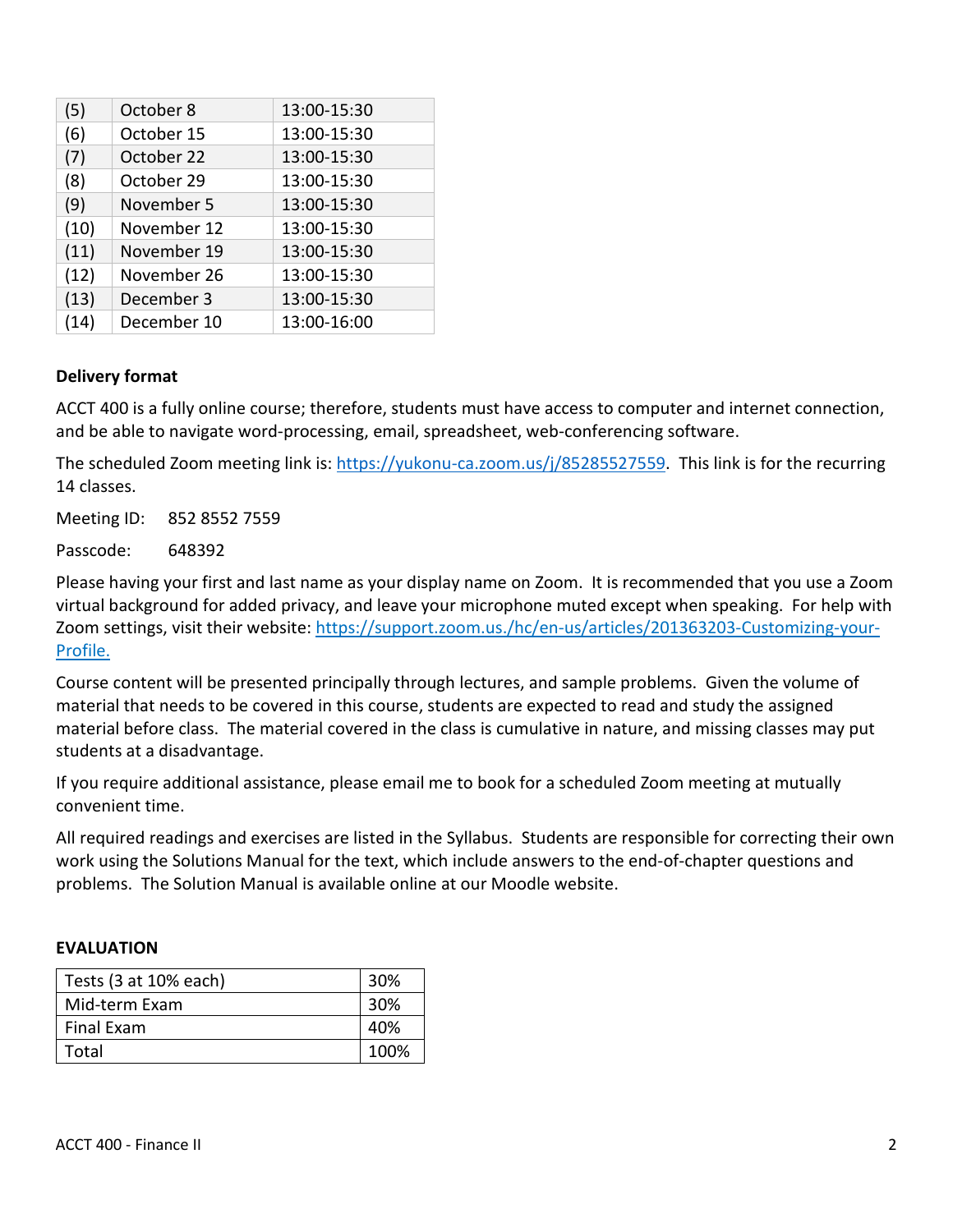There will be three tests, worth 10% each (30% total). The tests will be approximately 30 minutes long and will be written at the beginning of the class. Specific dates are noted in the syllabus. The purpose of these tests is to help you in mastering the material on a chapter-by-chapter basis. Questions on the tests will be very similar to problems studied in class and/or homework assignments.

This course also has a midterm and a final examination, both of which must be completed within the scheduled class time.

If you must miss a test or exam, it is your responsibility to reschedule an alternative date before your planned absence.

Examples of acceptable valid reasons for missing a scheduled test or exam may include illness (as supported by a physician's note) or absence required by your employer (as supported by a letter from your employer). Only one deferral is allowed in this course. Any absence without acceptable valid reasons would result a "nil" on your test/exam.

## **COURSE WITHDRAWAL INFORMATION**

Refer to the Yukon University website for important dates.

#### **TEXTBOOKS & LEARNING MATERIALS**

- 1. Ross, Westerfield, Jordan and Roberts, Fundamentals of Corporate Finance, Tenth Canadian Edition, Irwin, Toronto, 2019
- 2. Financial calculator, the one that will be used for instruction in class is Sharp Business/Financial Calculator EL-738, which is available in the bookstore

## **ACADEMIC INTEGRITY**

Students are expected to contribute toward a positive and supportive environment and are required to conduct themselves in a responsible manner. Academic misconduct includes all forms of academic dishonesty such as cheating, plagiarism, fabrication, fraud, deceit, using the work of others without their permission, aiding other students in committing academic offences, misrepresenting academic assignments prepared by others as one's own, or any other forms of academic dishonesty including falsification of any information on any Yukon University document.

Please refer to Academic Regulations & Procedures for further details about academic standing and student rights and responsibilities.

## **ACADEMIC ACCOMMODATION**

Reasonable accommodations are available for students requiring an academic accommodation to fully participate in this class. These accommodations are available for students with a documented disability, chronic condition or any other grounds specified in section 8.0 of the Yukon University Academic Regulations (available on the Yukon University website). It is the student's responsibility to seek these accommodations by contacting the Learning Assistance Centre (LAC): [LearningAssistanceCentre@yukonu.ca.](mailto:LearningAssistanceCentre@yukonu.ca)